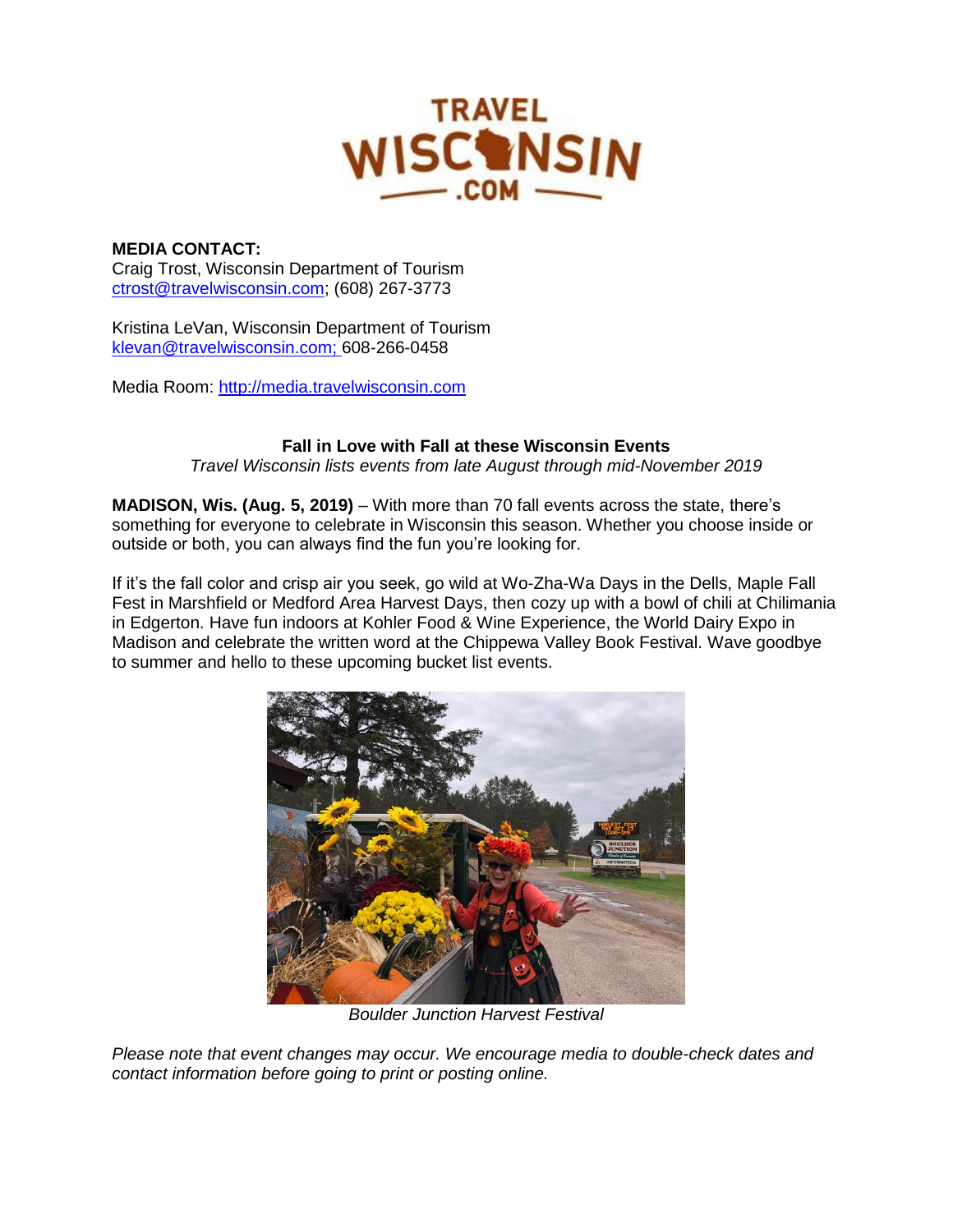Travelers can visit [TravelWisconsin.com](http://www.travelwisconsin.com/) on their desktop, tablet or mobile device. Plan your fall getaway around the season's color using the [Travel Wisconsin](https://www.travelwisconsin.com/fall-color-report) Fall Color Report. You can also choose to "Like" us at *Facebook.com/TravelWisconsin* or follow along on Twitter at [Twitter.com/TravelWI](https://twitter.com/travelwi) and Instagram at [instagram.com/travelwisconsin.](https://www.instagram.com/travelwisconsin/?hl=en)

| <b>AUGUST EVENTS (Page 4)</b>                                                                                 |                              |
|---------------------------------------------------------------------------------------------------------------|------------------------------|
| The Blue Knights Motorcycle Show - Wisconsin Dells<br>45th Annual Wisconsin State Cow Chip Throw - Prairie du | Aug. 17                      |
| <b>Sac</b>                                                                                                    | Aug. 30-31                   |
| <b>SEPTEMBER EVENTS (Pages 4-10)</b>                                                                          |                              |
| Paramount Music Festival - Port Washington                                                                    | Aug. 30 – Sept. 1            |
| La Crosse Area Bicycle Festival - La Crosse                                                                   | Aug. 30 – Sept. 2            |
| Fall Fun on the Farms at Old World Wisconsin – Eagle                                                          | Weekends Sept. 7-<br>Oct. 13 |
| <b>Chilimania - Edgerton</b>                                                                                  | Sept. 6-7                    |
| Cameron Bluegrass Festival - Cameron                                                                          | Sept. 6-8                    |
| Villa Louis Carriage Classic - Prairie du Chien                                                               | Sept. 6-8                    |
| Sputnikfest - Manitowoc                                                                                       | Sept. 7                      |
| Artrageous Weekend - Wausau                                                                                   | <b>Sept. 7-8</b>             |
| Mid-Lakes Thresheree & Tractor Show - Manitowoc                                                               | Sept. 7-8                    |
| <b>Wisconsin Game Fest - Chippewa Falls</b>                                                                   | <b>Sept. 7-8</b>             |
| Elkhart Lake Vintage Festival - Elkhart Lake                                                                  | Sept. 13-15                  |
| <b>Gemuetlichkeit Days - Jefferson</b>                                                                        | Sept. 13-15                  |
| Wo-Zha-Wa Days - Wisconsin Dells                                                                              | Sept. 13-15                  |
| Egg Harbor AleFest - Egg Harbor                                                                               | <b>Sept. 14</b>              |
| Thirsty Troll Brew Fest - Mount Horeb                                                                         | Sept. 14                     |
| <b>Whooping Crane Festival - Princeton</b>                                                                    | <b>Sept. 14</b>              |
| International Fall Festival - Eau Claire                                                                      | Sept. 14                     |
| <b>Bacon Bash - River Falls</b>                                                                               | Sept. 14-15                  |
| Maple Fall Fest - Marshfield                                                                                  | Sept. 14-15                  |
| <b>Oktoberfest – Chippewa Falls</b>                                                                           | Sept. 20-22                  |
| Wind Power Windsurfing Championship - Fond du Lac                                                             | Sept. 20-22                  |
| Wine & Harvest Festival - Cedarburg                                                                           | Sept. 21-22                  |
| Oktoberfest USA - La Crosse                                                                                   | Sept. 26-29                  |
| <b>Oktoberfest - Appleton</b>                                                                                 | Sept. 27-28                  |
| Apple Festival - Gays Mills                                                                                   | Sept. 27-29                  |
| <b>Warrens Cranberry Festival - Warrens</b>                                                                   | Sept. 27-29                  |
| Beef-A-Rama - Minocqua                                                                                        | Sept. 28                     |
| Fall Color (Biking) Festival - Whitewater                                                                     | <b>Sept. 28</b>              |
| Geneva Lakes Antique & Classic Boat Show - Lake Geneva                                                        | Sept. 28-29                  |
| Green Lake Harvest Festival - Green Lake                                                                      | Sept. 28-29                  |
| Spirit of the St. Croix Art Festival - Hudson                                                                 | Sept. 28-29                  |
| 30th Annual Snowmobile Grass Drags & Swap Meet -                                                              |                              |
| Wausau                                                                                                        | Sept. 28-29                  |
| Wade House Civil War Weekend - Greenbush                                                                      | Sept. 28-29                  |

**OCTOBER EVENTS (Pages 10-15)**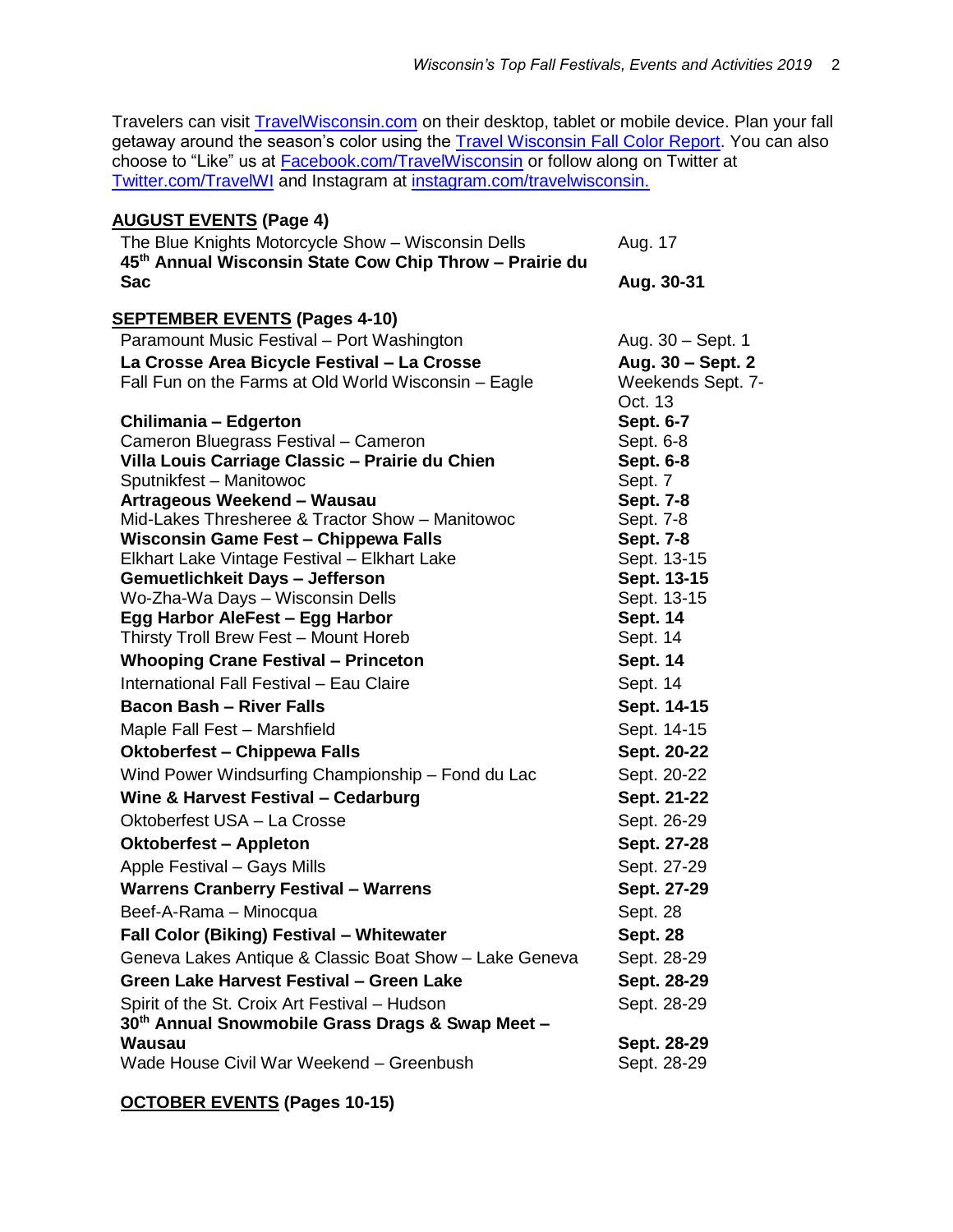| Racine Zoo Lantern Festival - Racine                                | Oct. 1 - Dec. 31  |
|---------------------------------------------------------------------|-------------------|
| <b>World Dairy Expo - Madison</b>                                   | Oct. 1-5          |
| Chain O' Lakes Blues Festival - Waupaca                             | Oct. 4-5          |
| <b>Bayfield Apple Festival - Bayfield</b>                           | Oct. 4-6          |
| Fall Fresh Art Tour - Pepin and Pierce Counties                     | Oct. 4-6          |
| <b>Fermentation Fest - Reedsburg</b>                                | Oct. 4-6, 12-13   |
| Windigo Fest - Manitowoc                                            | Oct. 4-6          |
| <b>Apple Affair - Galesville</b>                                    | <b>Oct. 5</b>     |
| Kickapoo Reserve Dam Challenge - La Farge                           | Oct. <sub>5</sub> |
| <b>Stone Lake Cranberry Festival - Stone Lake</b>                   | <b>Oct. 5</b>     |
| Cranberry Fest - Eagle River                                        | Oct. 5-6          |
| Nekoosa Giant Pumpkin Fest - Nekoosa                                | Oct. 5-6          |
| Shawano Country Miles of Art Fall Festival - Shawano                | Oct. 5-6          |
| <b>Rural Arts Road Trip - Calumet County</b>                        | Oct. 11-12        |
| 10 <sup>th</sup> Annual Sheboygan Children's & Teen Book Festival - |                   |
| Sheboygan                                                           | Oct. 11-13        |
| <b>Harvest Fest - Boulder Junction</b>                              | <b>Oct. 12</b>    |
| <b>Oktoberfest Celebration - Lake Geneva</b>                        | Oct. 12-13        |
| <b>Pumpkin Patch Festival - Egg Harbor</b>                          | Oct. 12-13        |
| Great Pumpkin Train - Green Bay                                     | Oct. 12 & 19      |
| Kohler Food & Wine Experience - Kohler                              | Oct. 17-20        |
| Wisconsin Book Festival - Madison                                   | Oct. 17-20        |
| Wisconsin Science Festival - Statewide                              | Oct. 17-20        |
| Milwaukee Film Festival - Milwaukee                                 | Oct. 17-31        |
| <b>Fall Gallery Night &amp; Day - Milwaukee</b>                     | Oct. 18-19        |
| Fall Art Tour - Baraboo, Dodgeville, Mineral Point, Spring          |                   |
| Green                                                               | Oct. 18-20        |
| Madeline Island Fall Festival - Madeline Island                     | <b>Oct. 19</b>    |
| Chippewa Valley Book Festival - Chippewa Valley                     | Oct. 21-27        |
| <b>Medford Area Harvest Days - Medford Area</b>                     | Oct. 24-27        |
| Jack O' Lantern Days - Fish Creek                                   | Oct. 25-27        |
| <b>November Events (Page 15)</b>                                    |                   |
| Old-Fashioneds Up North - Eagle River                               | Nov. 9            |
| Holiday Harvest Wine & Food - Prescott, Stockholm, Pepin            | Nov. 9-10         |
| <b>Trainfest - West Allis</b>                                       | Nov. 9-10         |

#### **2019 Fall Events and Activities Detailed Descriptions**

# **AUGUST**

**The Blue Knights Motorcycle Show – Wisconsin Dells – Aug. 17, 2019** 

Come to "The Water Park Capital of the World" for The Blue Knights Motorcycle Club's first show in the Dells. Register to participate in the show or come as a spectator absolutely free. On top of 10 categories of show winners, enjoy an hourly raffle giveaway, a gun raffle, a hot wing challenge and more.

800-223-3557; [wisdells.com](https://www.wisdells.com/)

# **45th Annual Wisconsin State Cow Chip Throw — Prairie du Sac – Aug. 30-31, 2019**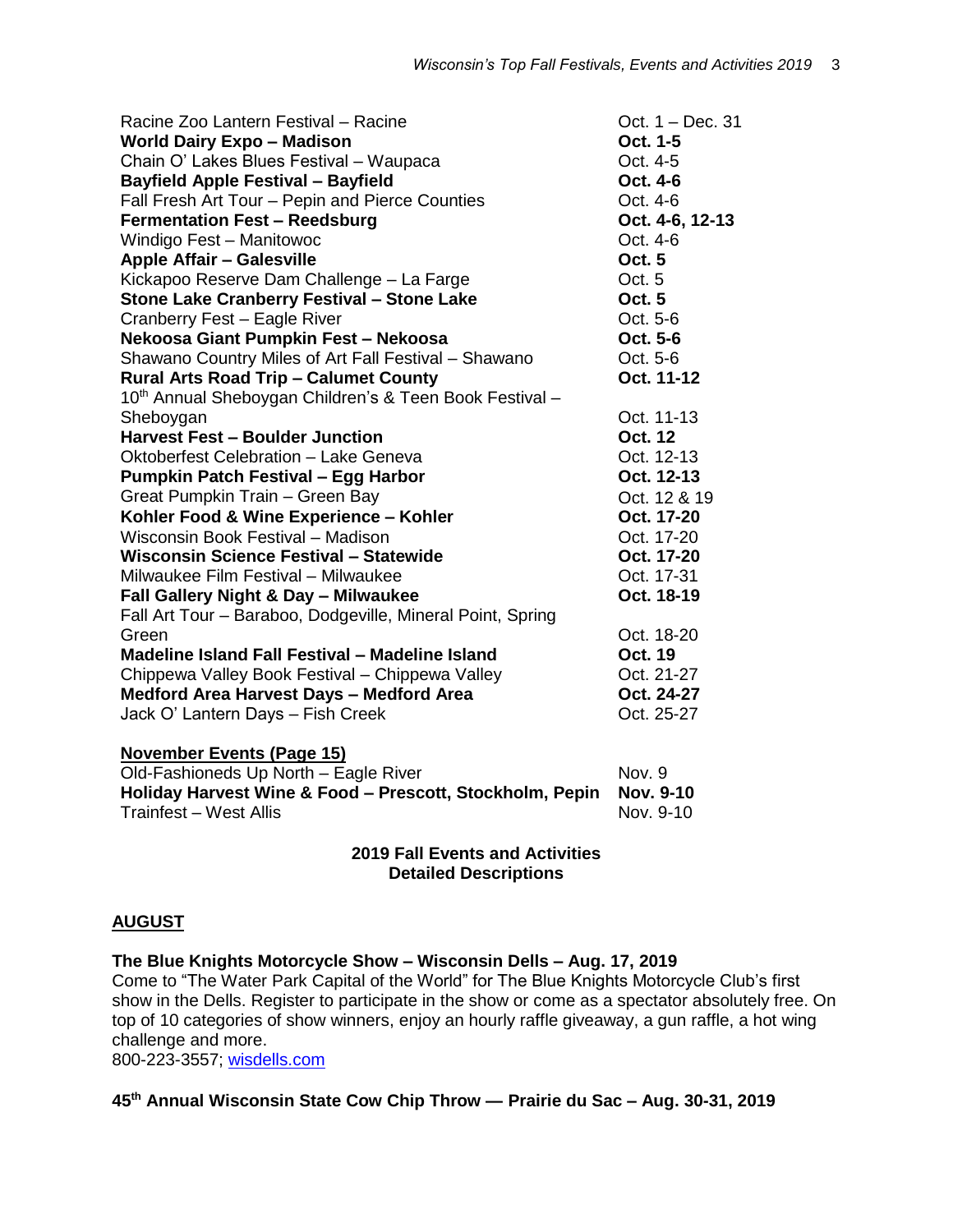Get your hands dirty at the Wisconsin State Cow Chip Throw. Each year, approximately 40,000 people attend to watch the chips fall where they may. New this year will be a volleyball tournament and a beer made specially for the event by Vintage Brewing. The event also features two stages of entertainment, an arts and crafts fair, food booths, 5K and 10K runs and much more.

608-643-4317; [wiscowchip.com](http://www.wiscowchip.com/)

# **SEPTEMBER**

#### **Paramount Music Festival – Port Washington – Aug. 30-Sept. 1, 2019**

Celebrate the history of Paramount Records in Ozaukee County with the sweet sounds of regional and national music. More than 25 acts will be performing blues, rock, Americana and more. Enjoy The Pour, an annual beer and wine tasting, as you listen to some of Paramount Records' musical legends.

262-208-6288; [paramountmusic.org](http://paramountmusic.org/)

#### **La Crosse Area Bicycle Festival – La Crosse – Aug. 30-Sept. 2, 2019**

From leisurely ice-cream rides, to challenging road rides or rugged gravel rides, you'll find it all at this fest. Enjoy two-wheeled bliss as you pedal through city, forest and mountain bike trails across the Mississippi River Valley. For more avid riders, consider signing up for the Gran Fondo and Gravel Enduro Series with rides varying 30-75-mile distances. 800-658-9424**;** [bicycle-lacrosse.com](http://bicycle-lacrosse.com/)

#### **Fall Fun on the Farms at Old World Wisconsin – Eagle – Weekends Sept. 7- Oct. 13, 2019**

Go on a time travel adventure and experience how your favorite Wisconsin food and drinks were made over a hundred years ago. Get a hands-on look at 19<sup>th</sup> century machines and lend a hand in the kitchen to turn cabbage into sauerkraut. Take in the fall color and sip hot apple cider from the award-winning Quednows Apple Orchard.

262-594-6301; [oldworldwisconsin.wisconsinhistory.org](http://oldworldwisconsin.wisconsinhistory.org/)

#### **Chilimania – Edgerton – Sept. 6-7, 2019**

Bring an appetite to Wisconsin's CASI-Sanctioned Chili Cook-Off, where chili cookers from across the Midwest, and as far as Texas, gather in Edgerton to sling their secret recipes. Festivalgoers can rock out to country music star Craig Morgan during Country Edge on Friday night before sampling chili on Saturday. And, don't forget to save room for the Bloody Mary and salsa competitions.

608-561-7566; [chilimania.com](http://www.chilimania.com/)

#### **Cameron Bluegrass Festival – Cameron – Sept. 6-8, 2019**

Head to Barron County for a toe-tapping, music-filled weekend. Music shows will be put on from 5 p.m. Friday until 5 p.m. Sunday and will include internationally known headliner band, Tommy Brown and the County Line Grass. Vendors, workshops and rough camping will all return for the festival's 13<sup>th</sup> year and will be supplemented by a Wisconsin Indian Head Art & Craft Fair for the first time.

715-458-0181; [pioneervillagemuseum.org](http://www.pioneervillagemuseum.org/)

#### **Villa Louis Carriage Classic – Prairie du Chien – Sept. 6-8, 2019**

Gallop to the finest carriage driving competition in the Midwest. Set sight on over 100 new and restored carriages led by horses and ponies. Watch as participants are tested on both arena and obstacle competitions, measuring overall impression and ability to maneuver cross country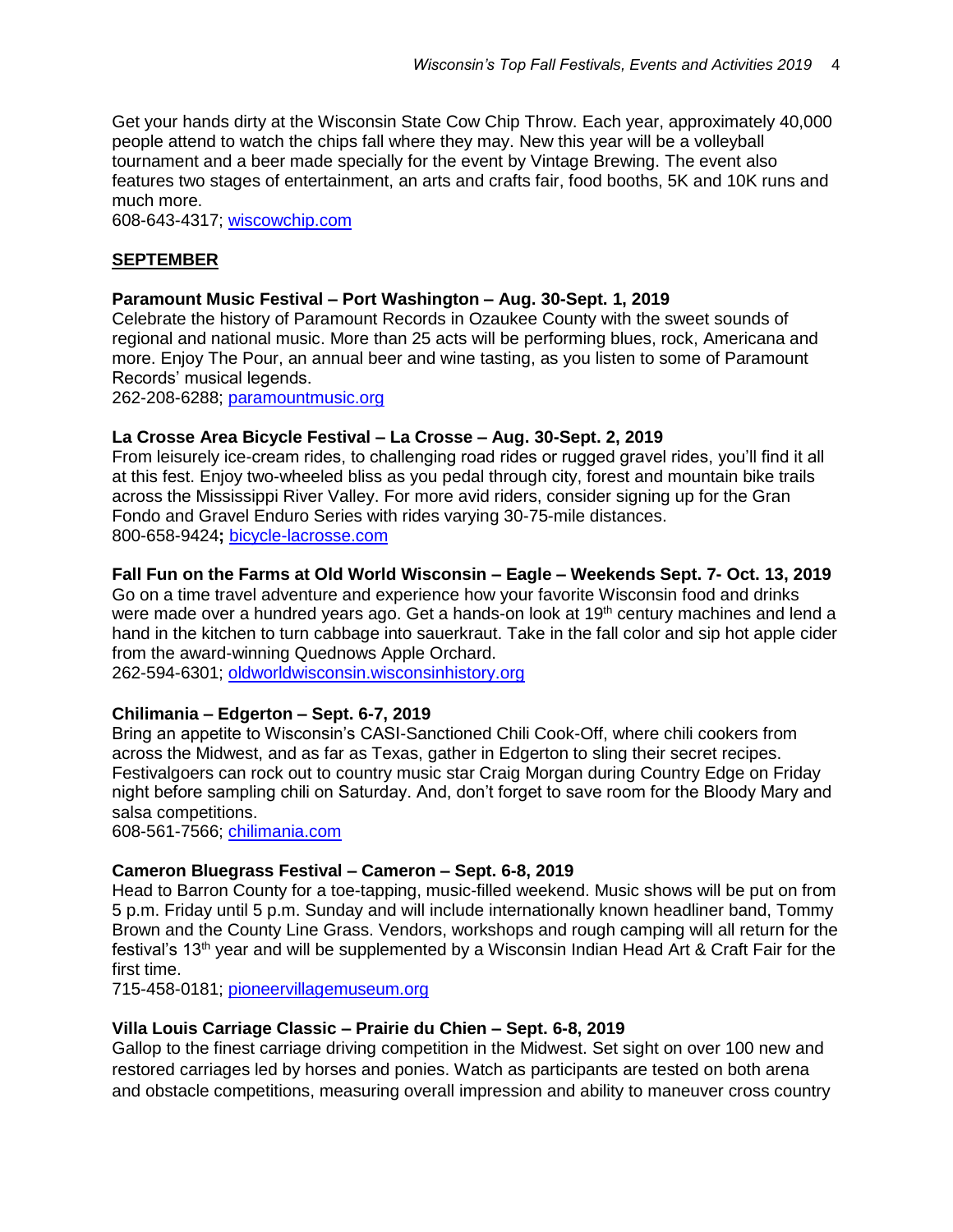obstacles. Admission to the event also includes a guided tour of the recently renovated Villa Louis mansion.

608-326-4436; [carriageclassic.com](http://www.carriageclassic.com/)

#### **Sputnikfest – Manitowoc – Sept. 7, 2019**

Land in Manitowoc at the same spot where a piece of the Russian Sputnik IV fell right on the corner of an intersection. Show off your inner alien at the Cosmic Costume Contest or enter your pet in the Alien Pet Costume Contest. If you don't want to dress up, snap a picture with the group of Star Wars characters. Sputnik landed here… why don't you? 920-686-3090; [manitowoc.org](http://www.manitowoc.org/index.aspx?NID=1109)

#### **Artrageous Weekend – Wausau – Sept. 7-8, 2019**

With four simultaneous art events held throughout Wausau, this weekend is truly art-rageous! Take advantage of the free shuttlebus to experience Art in the Park, Festival of Arts, Center for the Visual Arts and Birds in Art. Visitors can browse and purchase work in a variety of artistic styles and participate in free hands-on art activities, including art projects geared at children ages 3-12.

715-842-1676; [wausaufoa.org](http://www.wausaufoa.org/)

#### **Mid-Lakes Tractor Show & Thresheree – Manitowoc – Sept. 7-8, 2019**

Experience agricultural nostalgia during this interactive outdoor event in Manitowoc. Whether making butter in the Cheese Factory, watching antique farm machines at work or experiencing 25 different interactive historic structures, there's always something exciting happening at the Thresheree! Back again this year is the pretend cattle auction.

920-732-1562; [mid-lakesrusticiron.org](http://www.mid-lakesrusticiron.org/)



*Manitowoc Mid-Lakes Tractor Show & Thresheree*

#### **Wisconsin Game Fest – Chippewa Falls – Sept. 7-8, 2019**

Travel north for fun, outdoor activities including youth shooting and archery, recreational vehicle riding and watching the North America Diving Dogs. Observe and shop at indoor and outdoor exhibits and displays, enjoy buck and bear trophy scoring, or take a break at the petting zoo. 715-579-7127; [wigamefest.com](http://www.wigamefest.com/)

# **Elkhart Lake Vintage Festival – Elkhart Lake – Sept. 13-15, 2019**

Vroom, vroom! This year, the Formula Ford's 50<sup>th</sup> Anniversary will headline the Elkhart Lake Vintage Festival and is expected to attract 200 drivers from the U.S., Canada, Australia, New Zealand and the UK. Fans can enjoy close-up views of race cars and street cars. Follow the road course re-enactment tour that travels along the same public roads used for racing before Road America was constructed.

920-892-4576; [roadamerica.com](http://www.roadamerica.com/)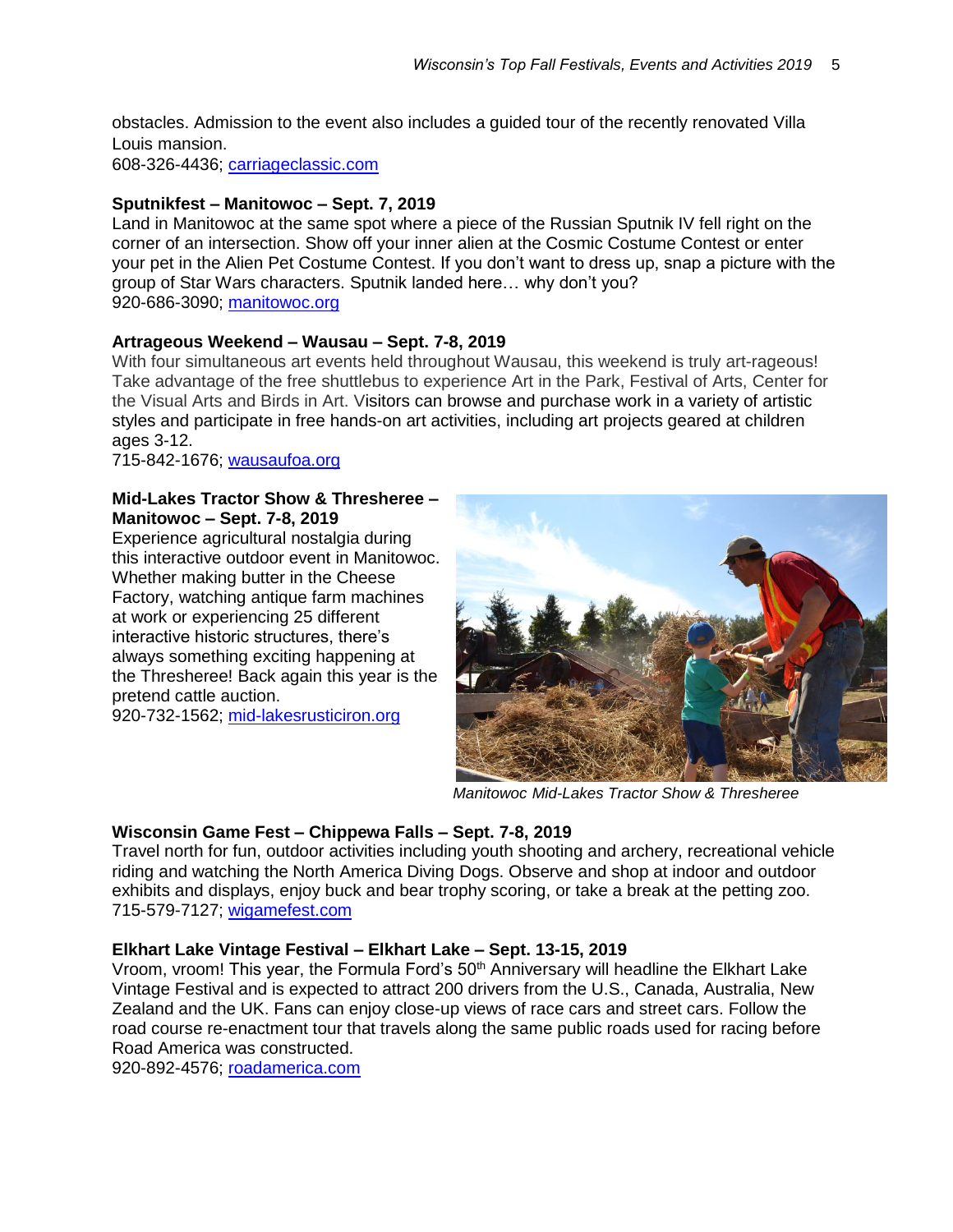# **Gemuetlichkeit Days – Jefferson – Sept. 13-15, 2019**

Prost! Gemuetlichkeit Days honors German heritage by uniting the community around traditional activities, authentic music and, of course, grub. Groove through polka hop lessons, test strength in the festival's first ever Beer Stein Holding contest and savor a Sauerbraten Sandwich. Those seeking friendly competition can rev their engine in the chainsaw competition or bring their appetite to the sauerkraut eating contest.

920-674-4511; [gdays.org](http://www.gdays.org/)

#### **Wo-Zha-Wa Days Fall Festival – Wisconsin Dells – Sept. 13-15, 2019**

There's only one way to describe this three-day, family-fun spectacular – Wo-Zha-Wa. The weekend is chock-full of excitement with a flea market, arts and crafts fair, community run and 100-unit parade. Don't miss out on the carnival rides and the Race For The Future, Wisconsin's oldest long distance run. 800-223-3557; [wisdells.com](http://www.wisdells.com/wozhawa.htm)



#### **Egg Harbor AleFest – Egg Harbor – Sept. 14, 2019**

Raise a glass to Egg Harbor AleFest with over 100 different craft beers to sample. Rock out to Green Bay's premier party band Brass Differential and take advantage of the complimentary trolley transportation to and from the festival grounds and around Egg Harbor. 920-868-3717; [eggharbordoorcounty.org](http://www.eggharbordoorcounty.org/)

*Egg Harbor AleFest*

# **Thirsty Troll Brew Fest – Mount Horeb – Sept. 14, 2019**

Calling all craft beer fans. The Thirsty Troll Brew Fest continues to grow and will feature 30 craft brewers serving over 125 different beers. Take a break from beer tasting to participate in the Masskrugstemmen Troll Strength Competition by holding a full liter beer stein with a straight arm parallel to the ground.

608-437-5914; [trollway.com](https://www.trollway.com/)

# **Whooping Crane Festival – Princeton – Sept. 14, 2019**

Fly to the Whooping Crane Festival to learn about this previously endangered bird. Kids can build their own birdhouses and see an interactive hands-on bird show. Shop around the artisan and vendor area for one-of-a-kind gifts or go on a field trip to the EAA Aviation Museum to see an Operation Migration ultralight plane.

920-295-3877; [cityofprincetonwi.com](http://www.cityofprincetonwi.com/)

# **Chequamegon Fat Tire Festival – Cable and Hayward – Sept. 14, 2019**

Strap on your helmets for this thrilling, off-roading adventure. Hit the trails and enjoy the beautiful and challenging rolling, glacial terrain as thousands of fat tire bikers test their endurance and agility. For the less extreme, there's the children's bicycle parade and rodeo, bicycle toss, log pull and bicycle bowling.

715-798-3594; [cheqmtb.com](https://www.cheqmtb.com/)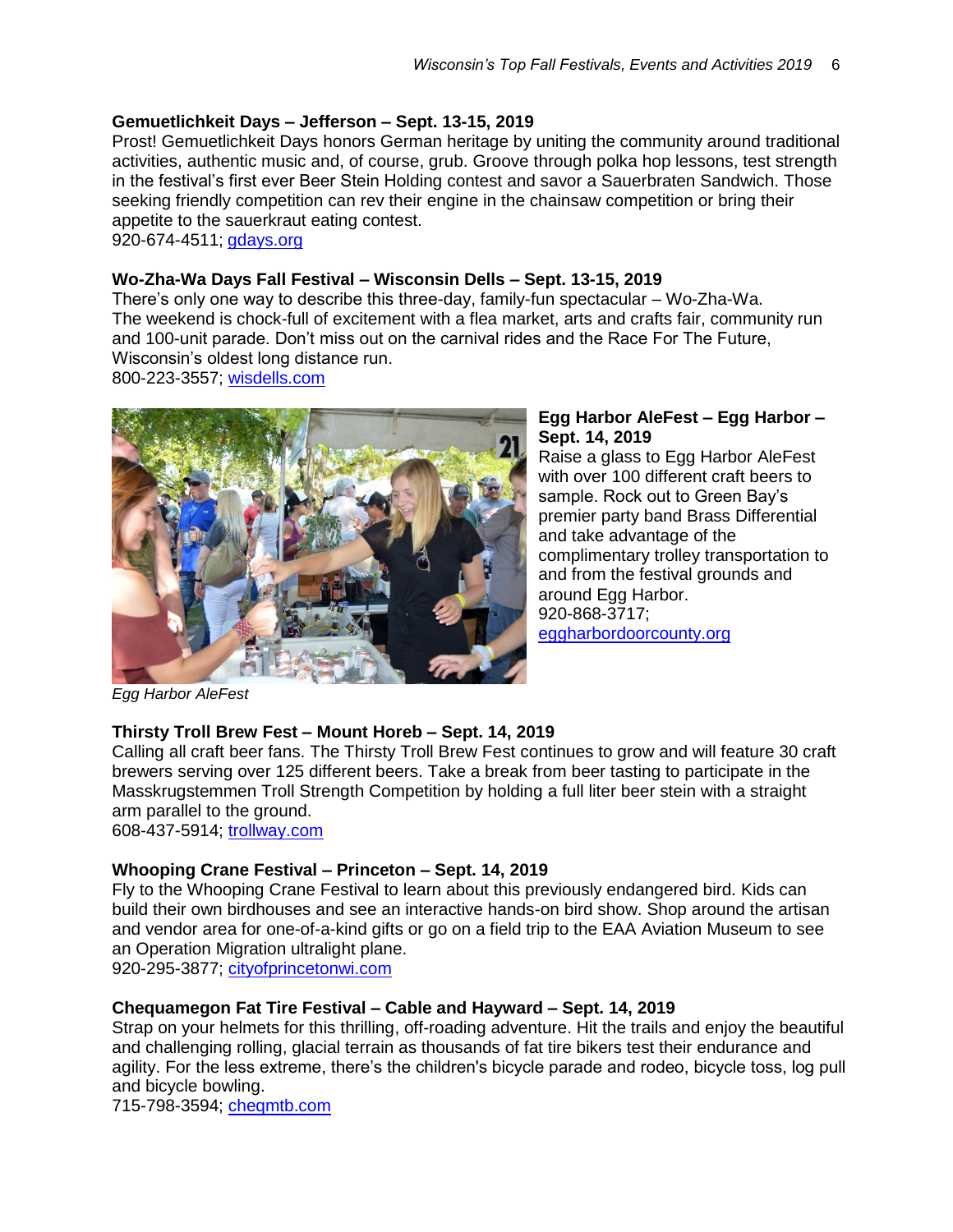#### **Fat Tire Ride – Lake Geneva – Sept. 14, 2019**

Take the road less traveled and hop on your bike to explore Lake Geneva, Fontana and Williams Bay during this 21.5-mile ride where costumes are encouraged. Go at your own pace for amazing views of Lake Como and Geneva Lake. Afterwards, relax with live music, a raffle and a pig roast. 262-248-6008; [fattireride.com](http://www.fattireride.com/)

#### **International Fall Festival – Eau Claire – Sept. 14, 2019**

It's a small world after all at the International Fall Festival, the largest and most historic festival in Eau Claire. The South Barstow District will come alive with international live music, authentic Native American dancing and more than 100 different ethnic food and craft vendors celebrating the diverse cultural makeup of the city.

715-839-4914; [downtowneauclaire.org](https://www.downtowneauclaire.org/)

#### **Bacon Bash – River Falls – Sept. 14-15, 2019**

Bacon lovers rejoice. The nation's largest free bacon festival will feature over 35 different finger lickin' dishes, because what isn't better with bacon?! Porktacular events and activities include the pig calling/pig impersonation contests, pet costume contest and World Food Championship Cook-Off Competition. Festival goers will go oinkers over the Pig Pardon, where plush pigs are flung from rooftops and plastic pigs float down the Kinnickinnic River.

715-425-2533; [riverfallsbaconbash.com](http://www.riverfallsbaconbash.com/)



*River Falls Bacon Bash*

# **Maple Fall Fest – Marshfield – Sept. 14-15, 2019**

Take part in Friday's Fall Street Dance before indulging in maple syrup galore. Munch on maple syrup-infused products dished out by grilling experts Mad Dog & Merrill and throw on your cowboy boots for lessons by Central Wisconsin Country Dancers. Cheer on during the maple dessert and maple syrup judging contests and browse 150+ handmade arts and crafts vendor booths. Don't miss the Marshfield Cranberry Century Bike Tour on Sunday. 715-384-3454; [visitmarshfield.com](http://visitmarshfield.com/)

# **Oktoberfest – Chippewa Falls – Sept. 20-22, 2019**

Oktoberfest in Chippewa Falls brings Germany to Wisconsin. Kick back in a biergarten while listening to Glockenspiel performances and a myriad of polka bands. Get in on the action with competitions including stein holding, sauerkraut-eating or keg rolling. 715-723-0331; [gochippewafalls.com](http://gochippewafalls.com/)

#### **Wind Power Windsurfing Championships – Fond du Lac – Sept. 20-22, 2019**

Visit Fond du Lac for the largest windsurfing race in the Midwest and Great Lakes region. Check out top athletes from across the U.S. and Canada as they face off in the 30-mile race across Lake Winnebago in this highly competitive sport. 920-922-2550; [fdl.com](http://www.fdl.com/)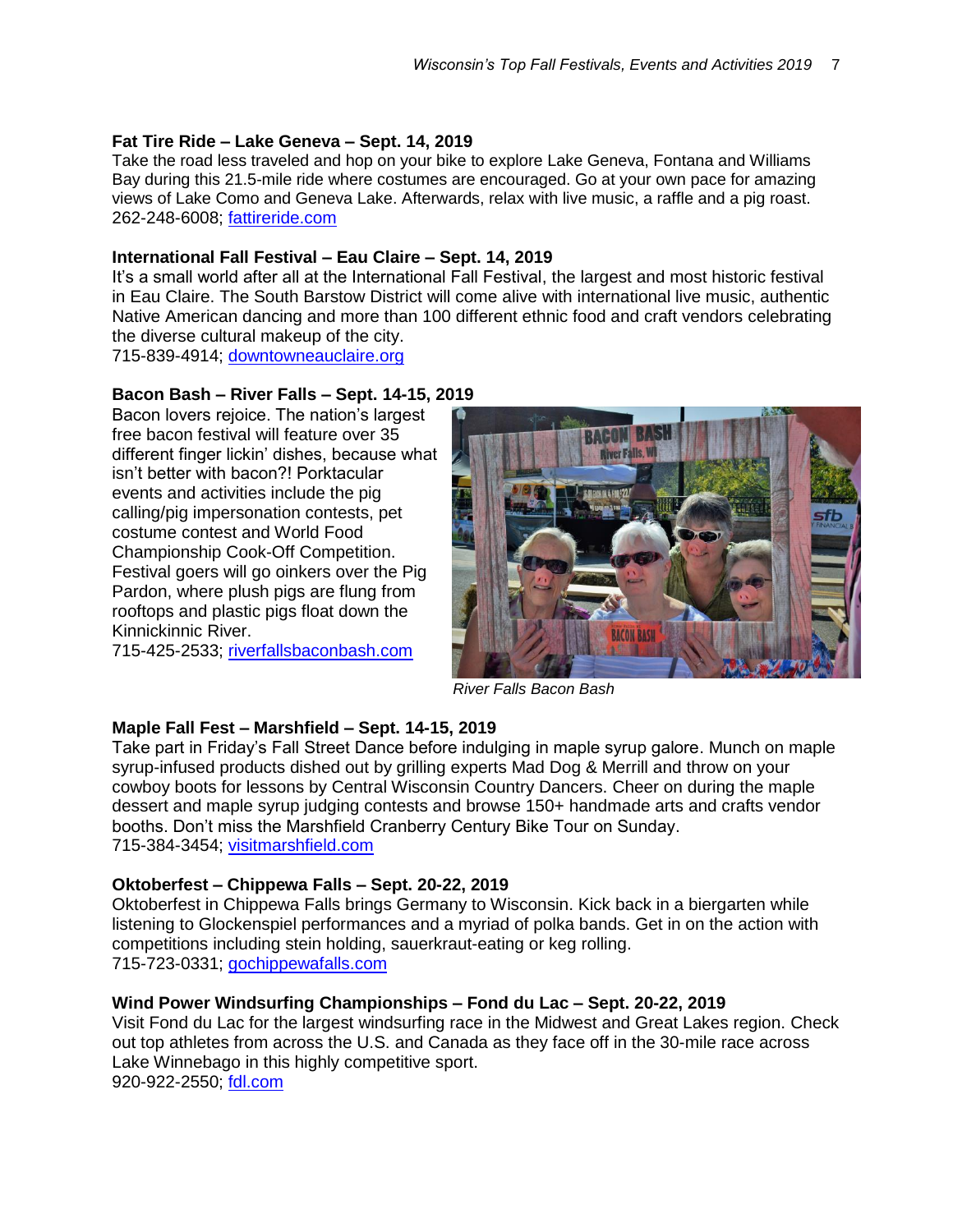# **Wine & Harvest Festival – Cedarburg – Sept. 21-22, 2019**

Celebrate fall at the Wine & Harvest Festival in Cedarburg, complete with scrumptious artisan food, award-winning wines and a large variety of arts and crafts for sale. The Giant Pumpkin Weigh-Off is a must-see, as is the Giant Pumpkin Charity Regatta featuring gigantic, decorated pumpkins. Wine lovers can join in the "Grape Stomp," or sip delicious wines at Cedar Creek Winery. Listen to live music and get a festive bite to eat at the food court — the Cranberry Wraps or Harvest Apple Brat are both fan favorites.

262-377-9620; [cedarburgfestival.org](http://www.cedarburgfestival.org/)

# **Oktoberfest USA – La Crosse – Sept. 26-29, 2019**

Whether you're German or just looking for an excuse to wear some lederhosen, you are welcome at the largest Oktoberfest in the country. Drawing over 150,000 visitors, this celebration includes epic parades, multiple stages of live entertainment and an authentic German beer garden. Enjoy plenty of traditional brews and food across both the Northside and Southside Grounds.

608-784-3378; [oktoberfestusa.com](https://www.oktoberfestusa.com/)

# **Octoberfest – Appleton – Sept. 27-28, 2019**

Join over 100,000 people in Appleton for this massive one-mile-long block party. The festival kicks off with the License to Cruise classic car show featuring over 400 classic cars, live music and great food from local restaurants. On Saturday, come enjoy live music at every corner of College Avenue and enjoy delicious German food and a wide variety of beer. 920-734-7101; [octoberfestonline.org](http://www.octoberfestonline.org/)

# **Apple Festival – Gays Mills – Sept. 27-29, 2019**

The Apple Capital of Wisconsin knows how to honor its namesake. Apple Festival celebrates the apple harvest with a parade, a carnival and a bounty of other fun activities. Take a swing at the horseshoe tournament, browse the flea market and watch kiddos participate in the  $\frac{1}{4}$  mile Kids Fun Run.

608-735-4341; [gaysmills.org](http://www.gaysmills.org/)

# **Warrens Cranberry Festival – Warrens – Sept. 27-29, 2019**

Visit the "Cranberry Capital of Wisconsin" for the world's largest cranberry festival, honoring Wisconsin's state fruit. Take a tour of a cranberry marsh and walk down into the bog to see how cranberries grow. There's over three miles of shopping filled with local arts and crafts and farmers' markets. Compete in a variety of cranberry-themed contests, sample farm produce from more than 90 food booths, and end the day with the tasty fest favorite, the cranberry cream puffs.

608-378-4200; [cranfest.com](http://www.cranfest.com/)

# **Beef-A-Rama – Minocqua – Sept. 28, 2019**

Mooo-ve on over to Minocqua for the  $55<sup>th</sup>$  annual Beef-A-Rama celebration. Kick off the day by throwing on your cow costume and participating in the Rump Roast 5K and 10K walk/run. Then join 12,000 other beef-lovers downtown for the Prime Choice Craft Show, Beef Eating Contest and Cow Pie Plop. New this year – keep your eye out for street performers roaming through town to entertain festivalgoers.

715-356-5266; [minocqua.org](https://www.minocqua.org/)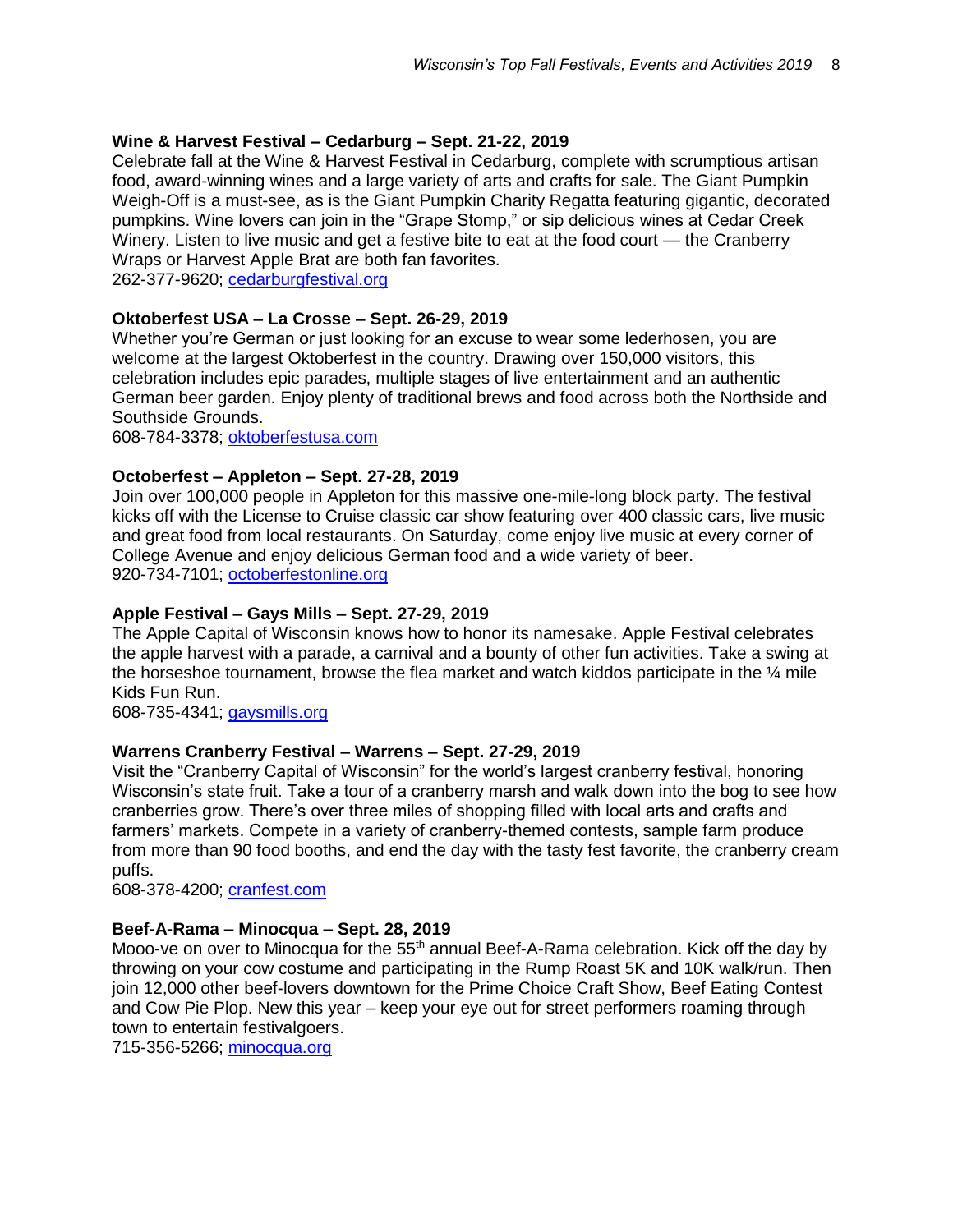# **Fall Color (Biking) Festival – Whitewater – Sept. 28, 2019**

Hop on your mountain bike for some heart-pounding fun at the John Muir Trails. Ride solo, participate in the unicycle ride, or team up with little ones for the parent/child tag team race. Kids can enjoy face painting at the activity tent while parents kick back in the beer garden. Proceeds support future trail maintenance and development. 262-495-8600; [fallcolorfestival.org](http://www.fallcolorfestival.org/)

# **Geneva Lakes Antique & Classic Boat Show – Fontana – Sept. 28-29, 2019**

Set sail to this classic and vintage boat show with unique boats from across the country. Kick the weekend off with a cruise to tour three incredible estates on Geneva Lake and enjoy a cocktail dinner reception at night. On Saturday, each boat on display, both in the water and on land, will be entered to win one of over 20 unique awards for the weekend. 630-802-2698; [genevalakesboatshow.com](http://genevalakesboatshow.com/)

# **Green Lake Harvest Fest – Green Lake – Sept. 28-29, 2019**

Clear your calendar for two days chock-full of fall fun. Fuel up with some grub from local restaurants, explore the farmer's market and craft fair and make a bid at the silent auction before competing in the corn hole tournament. Kick back and watch the parade followed by live music.

920-294-3231; [visitgreenlake.com](http://www.visitgreenlake.com/)

# **Spirit of the St. Croix Art Festival – Hudson – Sept. 28-29, 2019**

Calling all art aficionados! Arrive at Lakefront Park to view more than 80 juried artists display their work. Partake in interactive demos, stroll along the banks of the St. Croix River while listening to live music, and enjoy food from local restaurants. 715-386-8411; [discoverhudsonwi.com](http://discoverhudsonwi.com/)

# **30th Annual Snowmobile Grass Drags and Swap Meet – Wausau – Sept. 28-29, 2019**

No snow? No problem. At this event, snowmobiles are put to the test before the harsh Wisconsin winter with 40 classes of full throttle drag racing on grass – including vintage, modified and youth snowmobile races. Cheer on your favorites as the mini-trucks and mini-rods race at the dirt pull track. Pick up a ride or gear of your own at the largest snowmobile and ATV/UTV swap meet in Wisconsin.

715-571-9768; [trailmatesclub.com](http://www.trailmatesclub.com/)

# **Wade House Civil War Weekend – Greenbush – Sept. 28-29, 2019**

Charge over to Wade House Civil War Weekend to experience an 1860s clash of arms. Watch as Union and Confederate troops set up camp, conduct drills and offer a variety of demonstrations. Walk through an authentic civil war camp and learn about the life of a solider during the 1860s. Don't miss Abraham Lincoln's press conference where he'll give everyone an update on the situation of 1861, the prospect of losing Missouri, the war effort and trials to come.

920-526-3271; [wadehouse.wisconsinhistory.org](http://wadehouse.wisconsinhistory.org/)

# **OCTOBER**

# **Racine Zoo Lantern Festival – Racine – Oct. 1- Dec. 31, 2019**

Take a stroll around the Racine Zoo and immerse yourself in the incredible works of art. From tigers, lions, pandas, exotic flora and a colossal dragon, Racine Zoo will be transformed into a world of illumination. To top it off, an array of food and drink vendors will make the Lantern Festival a truly unforgettable event.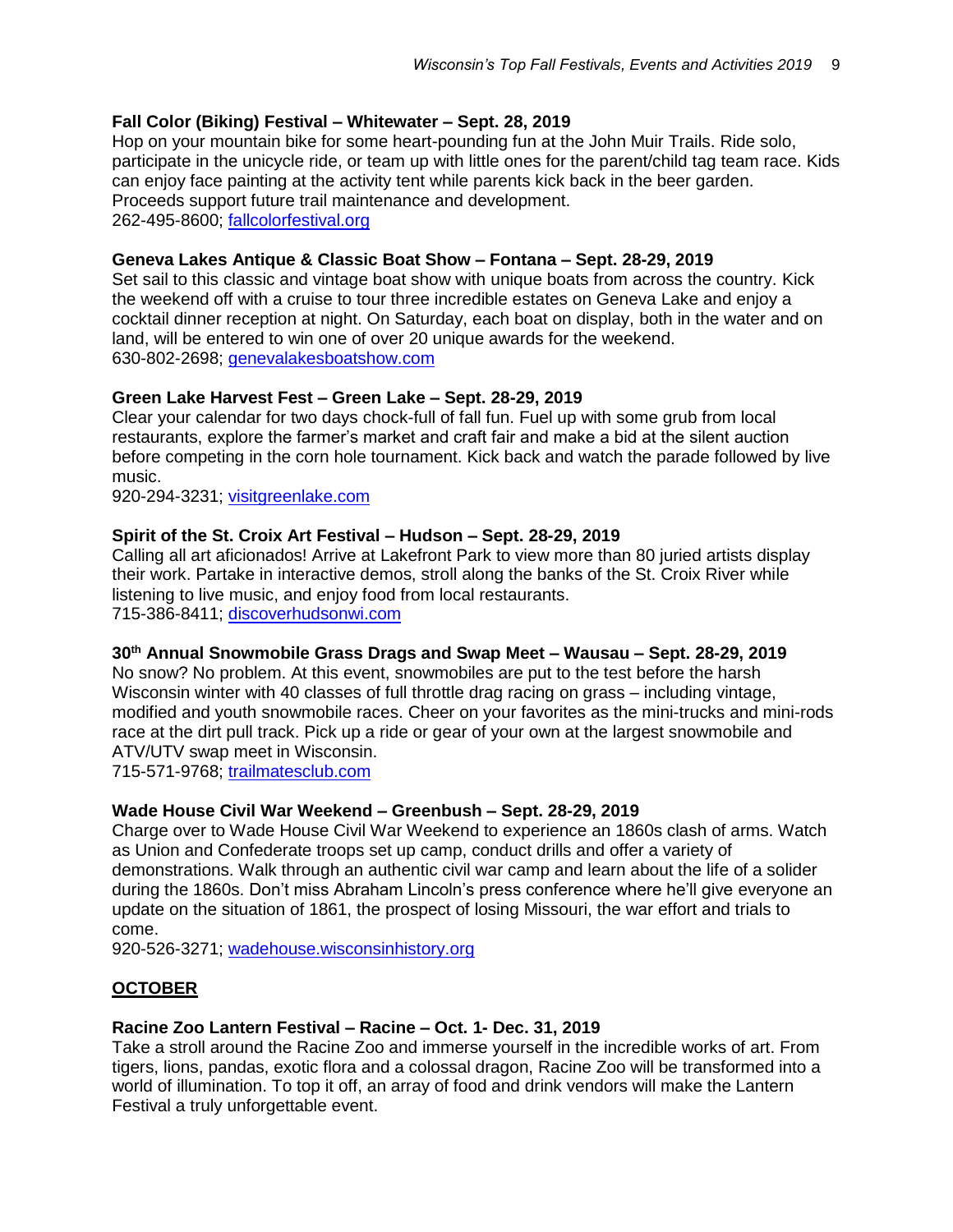#### 262-636-9189; [racinezoo.org](https://www.racinezoo.org/)

#### **World Dairy Expo – Madison – Oct. 1-5, 2019**

Get a moo-ve on to the World Dairy Expo in Madison. As the largest dairy-focused trade show in the world, this expo features all things dairy. Herd your crew to the educational seminars and virtual farm tours to learn more about livestock and dairy. Talk to over 850 industry experts and dairy vendors at the trade show and make sure to check out the newly expanded educational offerings. Grab a grilled cheese and end the day watching one of the best-known dairy cattle shows in the world featuring more than 2,400 head of cattle. 608-224-6455; [worlddairyexpo.com](http://worlddairyexpo.com/)

**Chain O' Lakes Blues Festival – Waupaca – Oct. 4-5, 2019** 

You'll feel anything but blue at the annual Chain O' Lakes Blues Festival. This year's musical lineup includes Reverend Raven & The Chain Smoking Altar Boys and the lively Toronzo Cannon who will perform on the beautiful shores of the Waupaca Chain O' Lakes. 715-258-7343; [waupacamemories.com](https://waupacamemories.com/)



**Bayfield Apple Festival – Bayfield – Oct. 4-6, 2019** 

Bite into the autumn harvest by touring the orchards and wineries of the Bayfield Fruit Loop. Sample local apple-themed treats from over 60 local food vendors and enjoy the Grand Parade featuring live music by a 400-person band followed by the coronation of the 2019 Apple Queen. View the breathtaking fall colors during the Peel Out 5K and 10K trail run at Mt. Ashwabay. 715-779-3335; [bayfield.org](https://bayfield.org/)

*Bayfield Apple Festival* 

# **Fall Fresh Art Tour – Pepin and Pierce Counties – Oct. 4-6, 2019**

This year, the Art Tour features 30 artists along 18 stops, including two historic buildings not typically open to the public. This self-guided tour showcases the inspiration that prompted the artistic community of painters, potters, sculptors, photographers and more to migrate to the area in the 1970s.

715-577-8894; [freshart.org](http://www.freshart.org/)

# **Fermentation Fest – Reedsburg – Oct. 4-6, 12-13, 2019**

Fermentation Fest brings together farmers, chefs, artists, poets and performers to celebrate agriculture, food and the arts. Taste everything from sauerkraut to hot sauces, chocolate to coffee, beer to wine, and learn about their fermentation processes. 608-524-2850; [fermentationfest.com](http://fermentationfest.com/)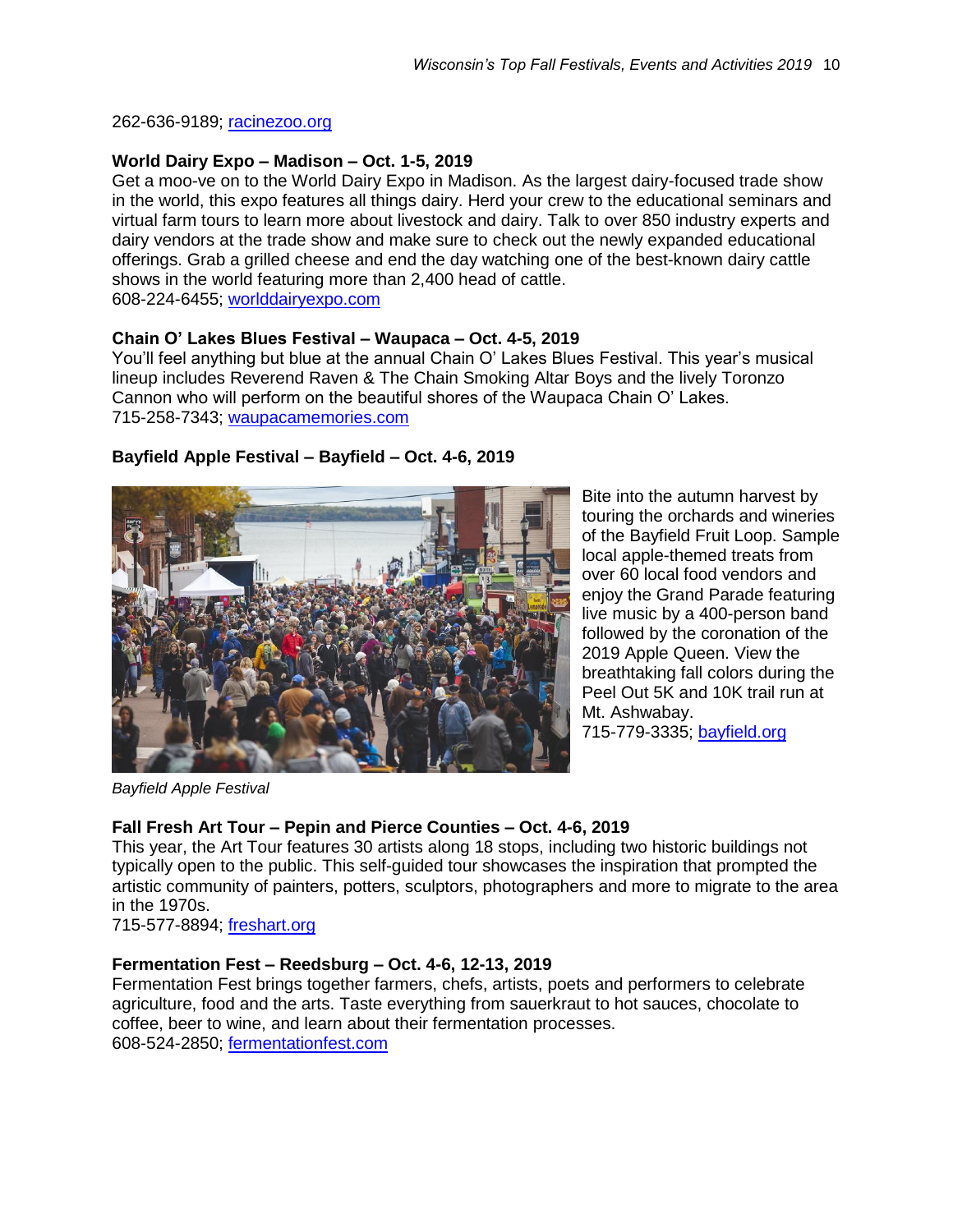#### **Windigo Fest – Manitowoc – Oct. 4-6, 2019**

Celebrate all things Halloween in Manitowoc for Windigo Fest. Compete in the costume contest, take in spooky performances and music, or catch the parade. Don't miss unique events like the dark arts exhibits or the historical cemetery bus tour. 920-683-3268; [windigofest.com](https://www.windigofest.com/)

#### **Apple Affair – Galesville – Oct. 5, 2019**

Bring the apple of your eye to Galesville's Apple Affair. Enjoy the designs and the coziness of the quilt show. There's also scrambled egg omelets made in one of the largest skillets you will ever see. Hop on a bike for the Apple Affair Bike Tour with distances from six to 75 miles or participate in the event's first ever color run. Taste the caramel apples, apple cider and the famous 10-foot apple pie baked in a 12-foot oven, and come prepared to purchase apples and apple treats served by local orchards.

608-582-2868; [galesvillewi.com](http://www.galesvillewi.com/)

#### **Kickapoo Reserve Dam Challenge – La Farge – Oct. 5, 2019**

Kick your athleticism into gear at the Kickapoo Reserve Dam Challenge Triathlon. Compete solo, or in a team of two or four, as you paddle down the winding Kickapoo River, bike up and down the hilly Driftless area and run through the Kickapoo Valley Reserve. Participate in this one-of-a-kind race while taking in one of Wisconsin's most scenic rural landscapes. 608-625-2960; [kvr.state.wi.us/Home](http://kvr.state.wi.us/Home)

#### **Stone Lake Cranberry Festival – Stone Lake – Oct. 5, 2019**

Cran you believe it's the 41<sup>st</sup> Annual Stone Lake Cranberry Festival? Over 300 vendors sell thousands of pounds of delicious cranberries and craisins. See where the magic happens with a guided bus tour of the cranberry marshes. Show off your baking skills in the cranberry baking contest or get your cran fix with a cranberry pancake breakfast, pie social and bake sale. 715-865-5038; [stonelakecranberryfestival.com](http://www.stonelakecranberryfestival.com/)

# **Cranberry Fest – Eagle River – Oct. 5-6, 2019**

Whether you're craving cranberry pancakes, cranberry brats or a slice of the "World's Largest Cranberry Cheesecake," this fest has you covered. Balance out the cranberry cuisine by browsing more than 300 arts and crafts booths, participate in the Early Bird Berry Bog Jog or take a cranberry marsh tour. The festival will sell approximately 10,000 pounds of cranberries, along with cookbooks offering new and unique ways to use the state fruit. 715-479-6400; [eagleriver.org](http://www.eagleriver.org/)

#### **Nekoosa Giant Pumpkin Fest – Nekoosa – Oct. 5-6, 2019**

Ever wondered what a pumpkin looks like falling from the sky? Look no further. The main event of this fest is a gigantic pumpkin hoisted to the top of a 100-foot crane and dropped spectacularly to the field below. There will also be artistic pumpkin carvers, a carnival and a car and tractor show.

715-570-7133; [nekoosagiantpumpkinfest.com](http://nekoosagiantpumpkinfest.com/)

# **Shawano Country Miles of Art Fall Festival – Shawano – Oct. 5-6, 2019**

Traverse Shawano and Menominee counties, "Shawano Country," during fall foliage as you follow a self-guided tour of local artists' studios and galleries. Set your sights on murals, barn quilts, live music and dancing.

715-524-2139; [smartwisconsin.com](http://www.smartwisconsin.com/)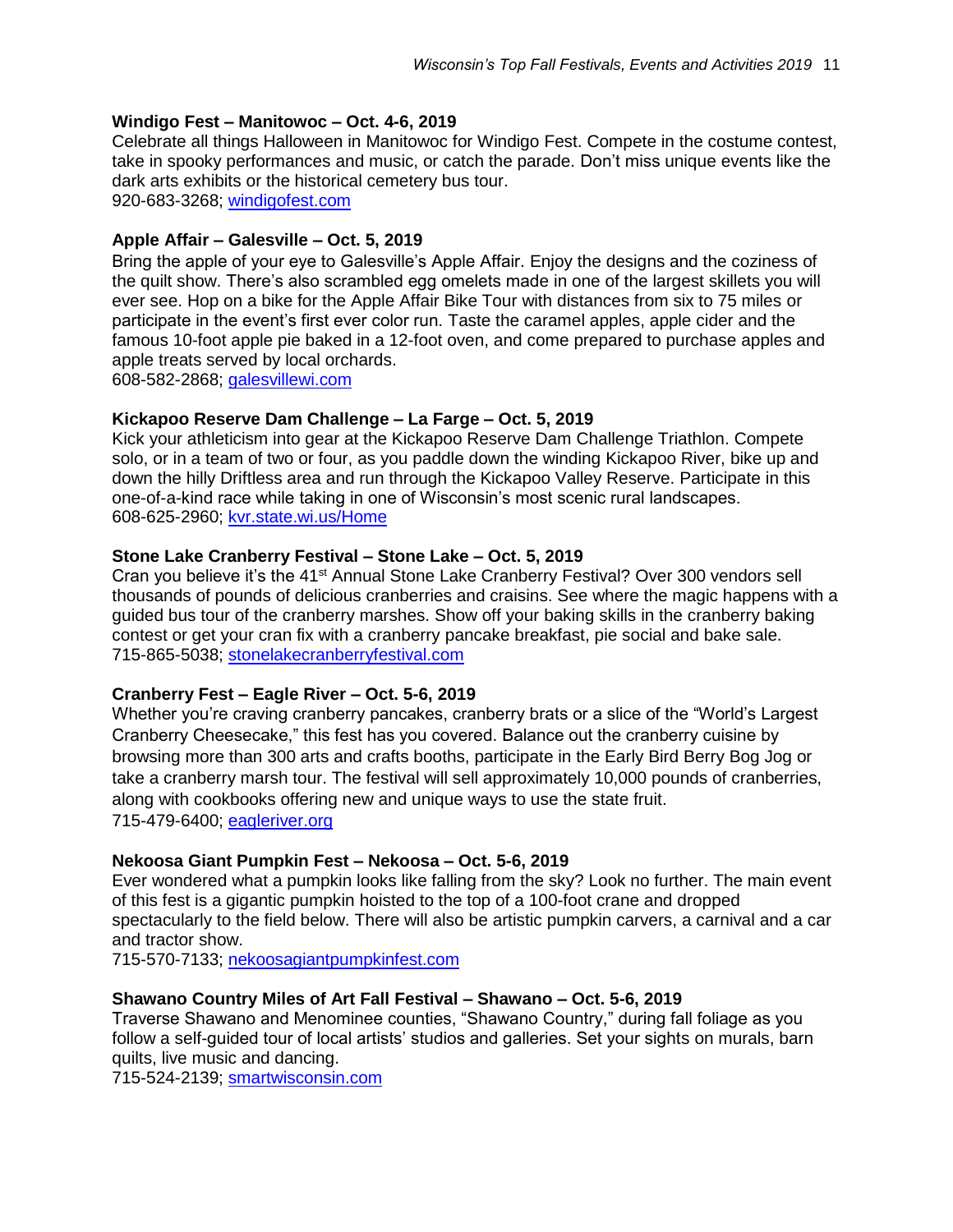# **Rural Arts Road Trip – Calumet County – Oct. 11-12, 2019**

Travel the scenic roads of Calumet County on this three-day, self-guided road trip, featuring one-of-a-kind artwork from 35 new and returning artists at eight locations. Eclectic art pieces range from stained glass windows and watercolor to oil paintings and hand-wrought silver jewelry. On-site demos give visitors a peek at the creative process. Along the tour, try local and organic foods, like grass-fed beef, artisan cheeses and handcrafted ice cream. 920-286-0971; [ruralartsroadtrip.com](http://ruralartsroadtrip.com/index.html)

# **10th Annual Sheboygan Children's & Teen Book Festival – Sheboygan – Oct. 11-13, 2019**

This year's book festival theme is "Out of This World," with extra surprises and events to celebrate the 10-year anniversary. The festival will kick off on Friday night with Latin GRAMMY winner Mister G leading a bedtime concert, followed by a parade Saturday morning with a cast of book characters. In addition to the outstanding presenters for the Children's Book Fest, there is a phenomenal group of authors/illustrators for the Teen Book Fest, including Matt de la Peña, New York Times Bestselling and Newbery Medal-winning author, and M.T. Anderson, National Book Award finalist, winner of the Boston Globe Horn Book Award and L.A. Times Book Award for Young Adult fiction.

920-458-6144; [sheboyganchildrensbookfestival.org](http://sheboyganchildrensbookfestival.org/)

# **Harvest Fest – Boulder Junction – Oct. 12, 2019**

Relish in the best parts of fall at Harvest Fest. Kids can join Granny Autumn for activities and games while adults can shop and exchange their local receipts for a chance to win prizes. Enjoy fall-favorite foods like caramel apples and chili, and peruse a seasonal produce sale with pumpkins, fall flowers, honey and squash. Top off the day with a glass of wine at the Cranberry Gift Shop.

715-385-2400; [boulderjct.org](http://www.boulderjct.org/)

# **Oktoberfest Celebration – Lake Geneva – Oct. 12-13, 2019**

This Oktoberfest has something for everyone. Keep busy with the bounce houses, pony rides, live entertainment and Knockerball. Recharge at the beer tent featuring Hoffbrau brews and fill

up on brats, potato pancakes and cider donuts. And, nothing says fall like a free pumpkin giveaway. 262-248-4416; [visitlakegeneva.com](http://www.visitlakegeneva.com/)

#### **Pumpkin Patch Festival – Egg Harbor – Oct. 12-13, 2019**

Don't miss Egg Harbor's biggest event of the year. This family-friendly festival in the heart of Door County enchants with pumpkin and scarecrow displays, live music and carnival rides. Keep your eyes peeled for a magician roaming throughout Harbor View Park.

920-868-3717; [eggharbordoorcounty.org](http://www.eggharbordoorcounty.org/)

# **Great Pumpkin Train – Green Bay – Oct. 12 & 19, 2019**

All aboard for Halloween fun at the National Railroad Museum. Patrons can ride the Museum's train to the pumpkin patch, where everyone is welcome to select



 *Green Bay Great Pumpkin Train*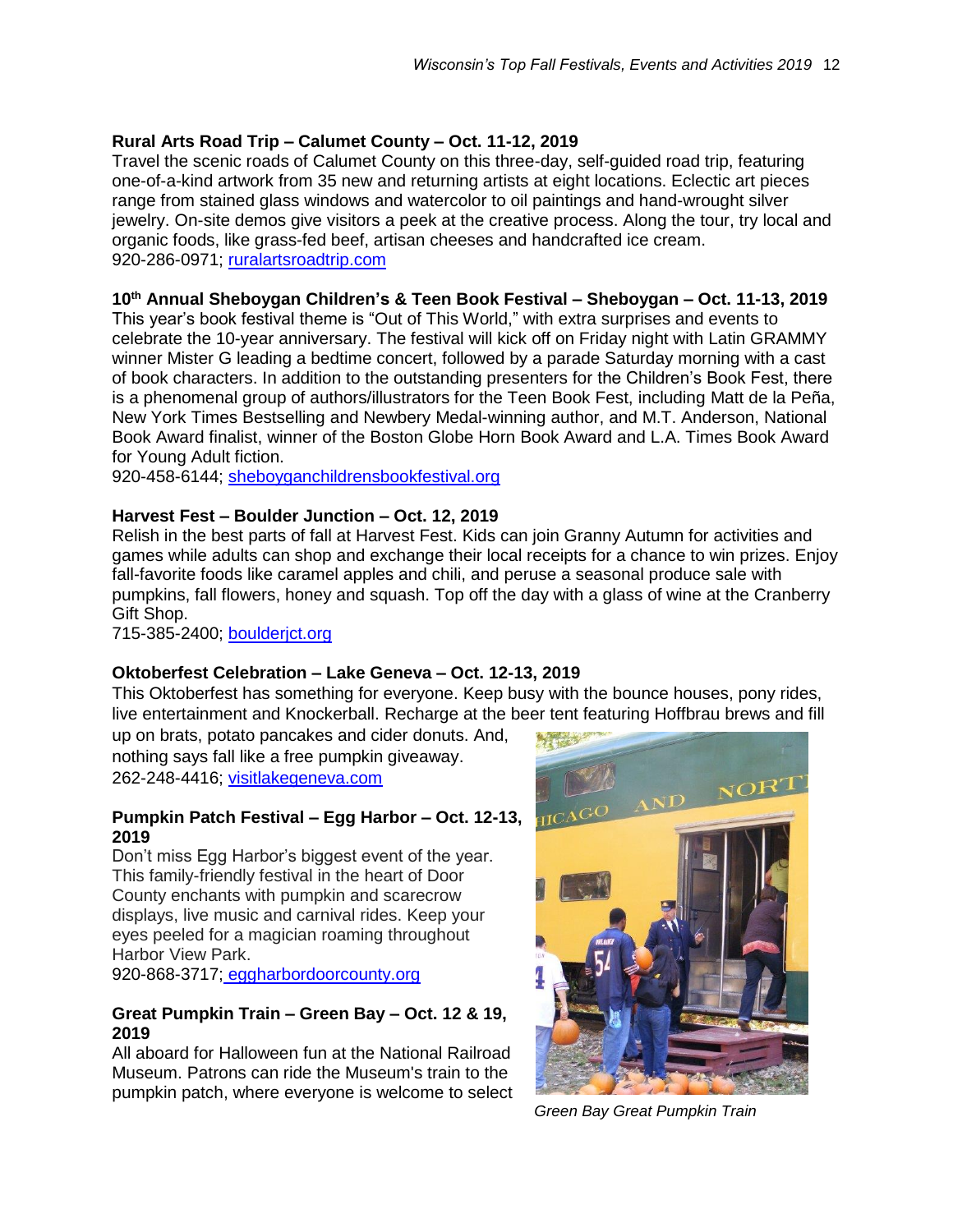a pumpkin of their own. Admission includes indoor live entertainment, crafts and games for children of all ages. 920-437-7623; [nationalrrmuseum.org](http://www.nationalrrmuseum.org/)

# **Kohler Food & Wine Experience – Kohler – Oct. 17-20, 2019**

Channel your inner foodie at this four-day extravaganza of food, wine and fun. This immersive culinary experience brings together regional and local chefs and winemakers for hands-on cooking demos, pairing sessions and signature evening soirees. The "Activation Village" is back to engage wine experts from around the world in interactive sampling sessions. Don't forget to grab an Old-Fashioned made with signature KOHLER Dark Chocolate Brandy. 920-457-8000; [americanclubresort.com](http://www.americanclubresort.com/)

# **Wisconsin Book Festival – Madison – Oct. 17-20, 2019**

Ready your bookmarks for the Midwest's premier literary event in Madison. The four-day festival brings up to 15,000 visitors to experience literature, spoken word and artistic performances from local literary talent along with nationally recognized voices. 608-266-6318; [wisconsinbookfestival.org](http://www.wisconsinbookfestival.org/)

# **Wisconsin Science Festival – Statewide – Oct. 17-20, 2019**

Calling all aspiring scientists. This four-day, statewide extravaganza unites science lovers through hands-on exhibitions, demonstrations, performances, tours and workshops. The festival aims to promote innovation and discovery among the next generation of global citizens. 608-316-4382; [wisconsinsciencefest.org](http://www.wisconsinsciencefest.org/)

#### **Milwaukee Film Festival – Milwaukee – Oct. 17-31, 2019**

Grab your popcorn and a seat at the  $6<sup>th</sup>$  largest film festival in the country. This fest showcases recognized national and international fiction and documentary films, including some by local filmarkers. The festival expects to screen more than 300 films across 18 program categories. 414-755-1965; [mkefilm.org](http://www.mkefilm.org/)

#### **Fall Gallery Night & Day – Milwaukee – Oct. 18-19, 2019**

For over 30 years, Fall Gallery Night & Day has showcased some of Milwaukee's most unique art talents. Explore businesses, stores and restaurants throughout multiple downtown Milwaukee neighborhoods. Chat directly with artists about their works of art at each location. 414-273-1173; [historicthirdward.org](https://historicthirdward.org/)

# **Fall Art Tour – Baraboo, Dodgeville, Mineral Point, Spring Green – Oct. 18-20, 2019**

Take a self-guided tour through studio spaces at this exclusive fall event. Step into a former brewery, an old, public school building and an Amish log cabin for a unique view of these artists' spaces. Spend the weekend soaking up the beautiful rolling hills, autumn colors and artwork at over 55 private studios – many of which are only open for this event. 608-987-3787; [fallarttour.com](http://fallarttour.com/)

#### **Madeline Island Fall Festival – Madeline Island – Oct. 19, 2019**

Flock to Madeline Island for a unique take on a fall celebration. Bring the whole family to check out artist demonstrations, watch a vintage car show and join a bird-watching hike. Take it a step further with hands-on activities like pumpkin decorating, bird house-making and a pumpkin pieeating contest. Local shops and restaurants will also have special activities and sales. 715-747-2801; [madelineisland.com](https://www.madelineisland.com/)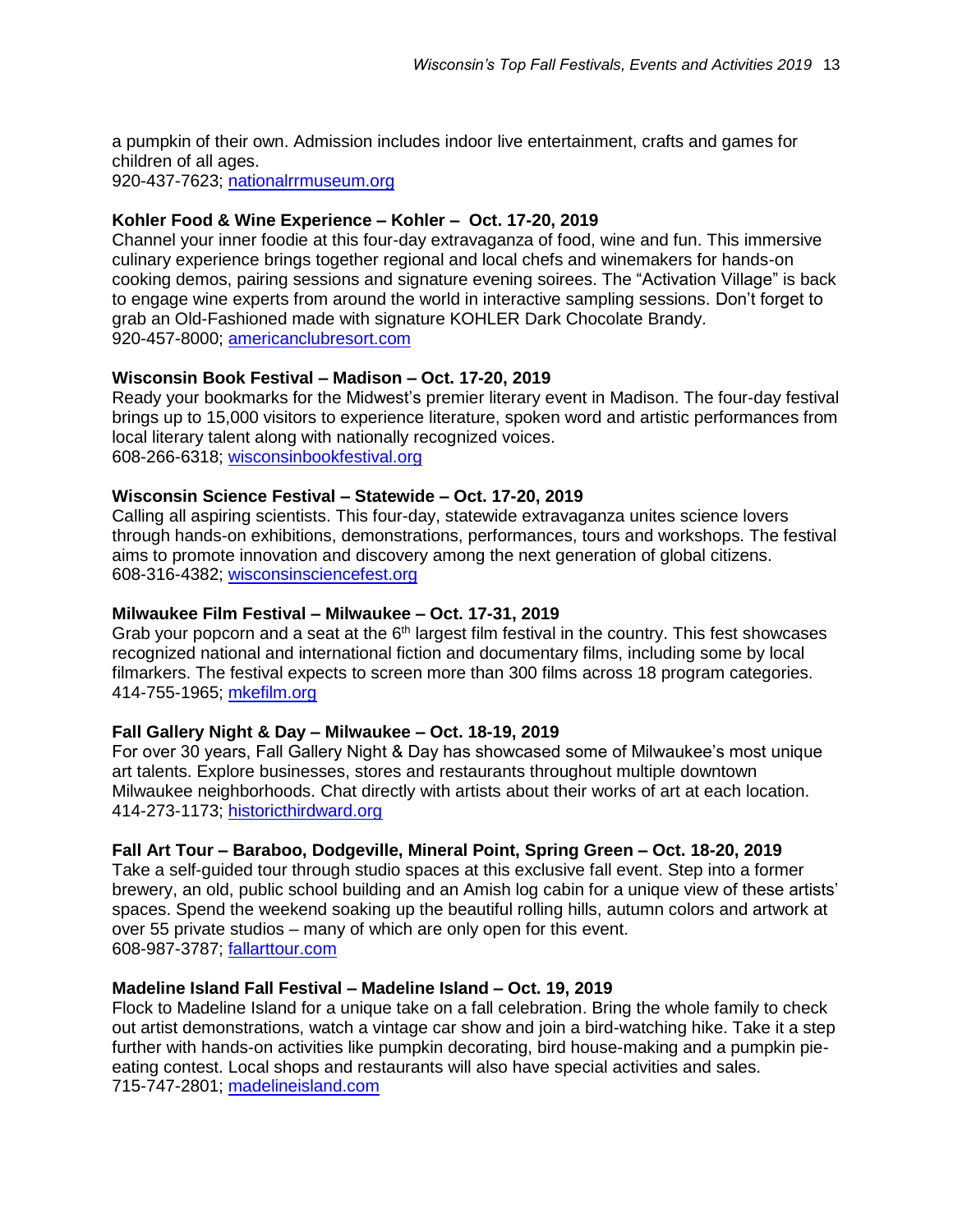# **Chippewa Valley Book Festival – Eau Claire – Oct. 21-27, 2019**

This book festival packs 20 events into seven days. Celebrate the written word with local and national author readings, book signings, meals with authors and workshops for writers of all ages. In attendance will be Art Cullen, editor of the Storm Lake Times in Iowa, who won the 2017 Pulitzer Prize, and Rebecca Makkai, author of *The Great Believers*, one of The New York Times' top 10 books for 2018. The 2019 festival will feature more than 20 authors at area libraries, schools and other community locations. 715-839-5004; [cvbookfest.org](http://www.cvbookfest.org/)

# **Medford Area Harvest Days – Medford Area – Oct. 24-27, 2019**

Bring the family to Taylor County for a weekend of outdoor fun including a 5K run/walk to kick things off on Thursday; Adult Trick-Or-Treat on Friday night; and on Saturday, come hungry for the chili and dessert contest and kid's candy drop. Friday offers kids activities and a scavenger hunt, and the weekend will culminate with a parade on Sunday. 715-748-4729

# **Jack O' Lantern Days – Fish Creek – Oct. 25-27, 2019**

Witches and goblins of all ages can join in on this hometown Halloween festival. Get decked out in Halloween garb for the costume contest, rove around for town-wide trick-or-treating and don't forget to make a mask before hopping on the Door County Trolley during one of their nightly ghost tours – spooky.

920-868-2316; [visitfishcreek.com](http://visitfishcreek.com/)

# **NOVEMBER**

# **Old-Fashioneds Up North – Eagle River – November 9, 2019**

Whet your whistle as Northwoods bartenders put their skills to the test in an Old-Fashionedmaking competition. Hors d'oeuvres will be provided and there will be live entertainment with a supper club theme throughout the evening. 800-359-6315; [eagleriver.org](http://www.eagleriver.org/)

# **Holiday Harvest Wine & Food Festival – Prescott, Stockholm, Pepin – Nov. 9-10, 2019**

Lean into the holiday season by exploring 11 wineries on a self-guided tour along the Great River Road Wine Trail, all in the name of wine. Each ticket holder receives a wine trail glass and a six-bottle wine tote at the first winery visited. Grab your glass, and sample delicious wines and ciders paired with local food. Reduced price tickets for designated drivers are available. 715-448-3502; [greatriverroadwinetrail.org](http://www.greatriverroadwinetrail.org/)



#### **Trainfest – West Allis – Nov. 9-10, 2019**  All aboard. America's largest operating model railroad show expects to attract over 20,000 visitors this year. Whether you want to ride, operate or build a train, this event is sure to impress. New this year is the launch of Trainfest Builders, where children ages 5-10 can bring their trains and set them up in imaginative displays; children ages 11-14 can create a model railroad that links to other modules. 262-820-3566; [trainfest.com](http://www.trainfest.com/)

*West Allis Trainfest*